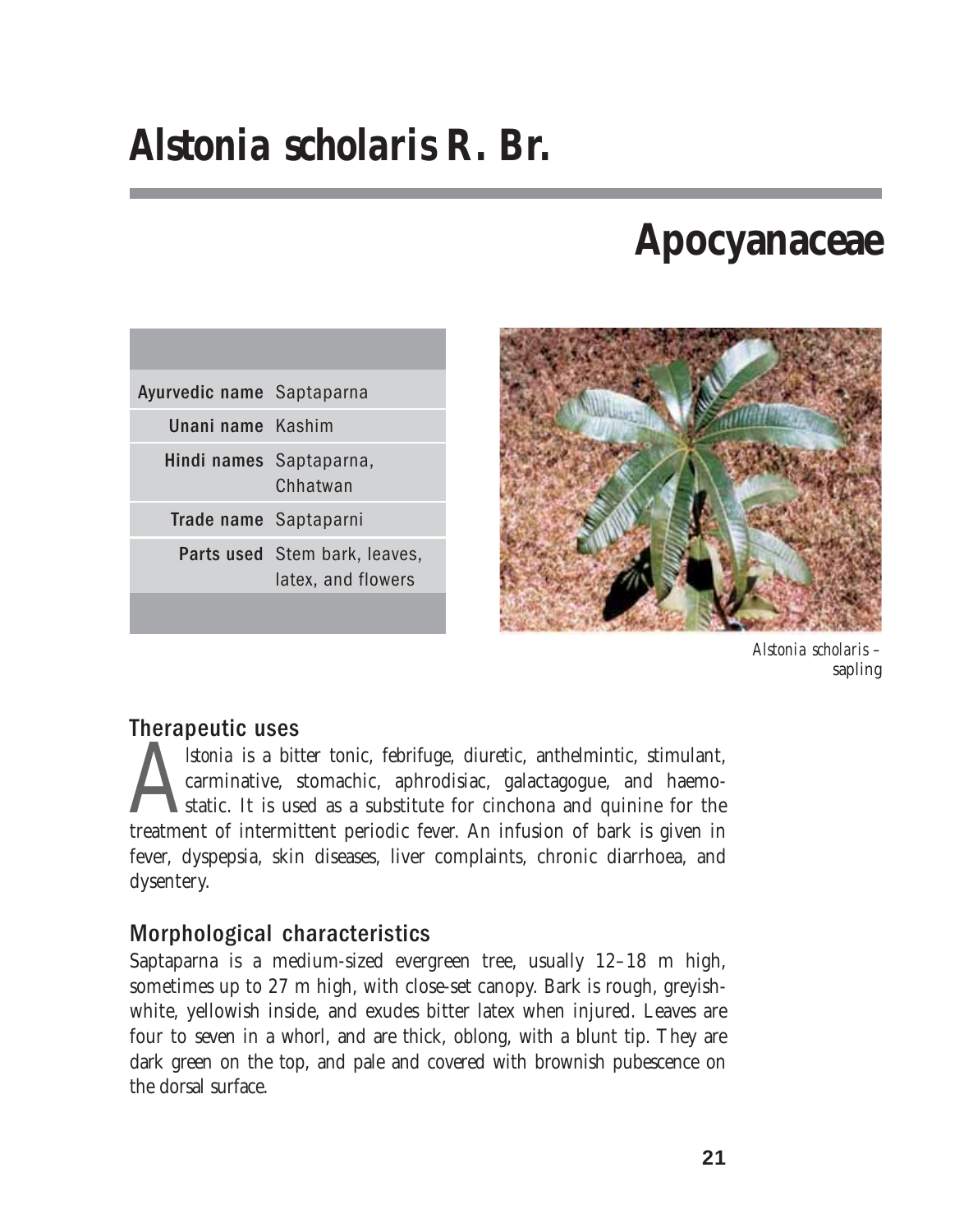#### Floral characteristics

Flowers are fragrant, greenish-white or greyish-yellow in umbrella-shaped cymes. Follicles (fruits) are narrowly cylindrical, 30 cm  $\times$  3 cm, fascicled, with seeds possessing brown hair. Flowering and fruiting occur from March to July, extending to August in subtropical climate.

### **Distribution**

The species is found in the sub-Himalayan tract from Yamuna eastwards, ascending up to 1000 m. It occurs in tropical, subtropical, and moist de-



*Alstonia scholaris*

ciduous forests in India, and is widely cultivated as avenue tree throughout India.

#### Climate and soil

The species can be grown in a variety of climatic conditions in India, ranging from dry tropical to sub-temperate. However, it thrives well in areas where annual rainfall is about 100–150 cm, as it prefers a fairly moist habitat. The species grows well in the red alluvial soil having proper aeration. It can thrive in black cotton soils as well, but the growth is slow due to prevailing moist soil conditions during rainy season.

### Propagation material

Seeds are the best planting material for raising the crop. No pretreatment is generally required. Fruits may be collected during summer before splitting of thin and wiry pods. Seeds are feathery but unable to disperse easily and automatically.

## Agro-technique<sup>1</sup>

#### Nursery technique

**Raising propagules** The seeds are sown in polybags or in beds of size 10  $m \times 1$  m by broadcasting/dibbling method in March to April. Beds are prepared by adding FYM (farmyard manure) and a little sand to

<sup>&</sup>lt;sup>1</sup> Agro-technique study carried out by the NWFP Division, Tropical Forest Research Institute, PO RFRC, Mandla Road, Jabalpur – 482 021, Madhya Pradesh.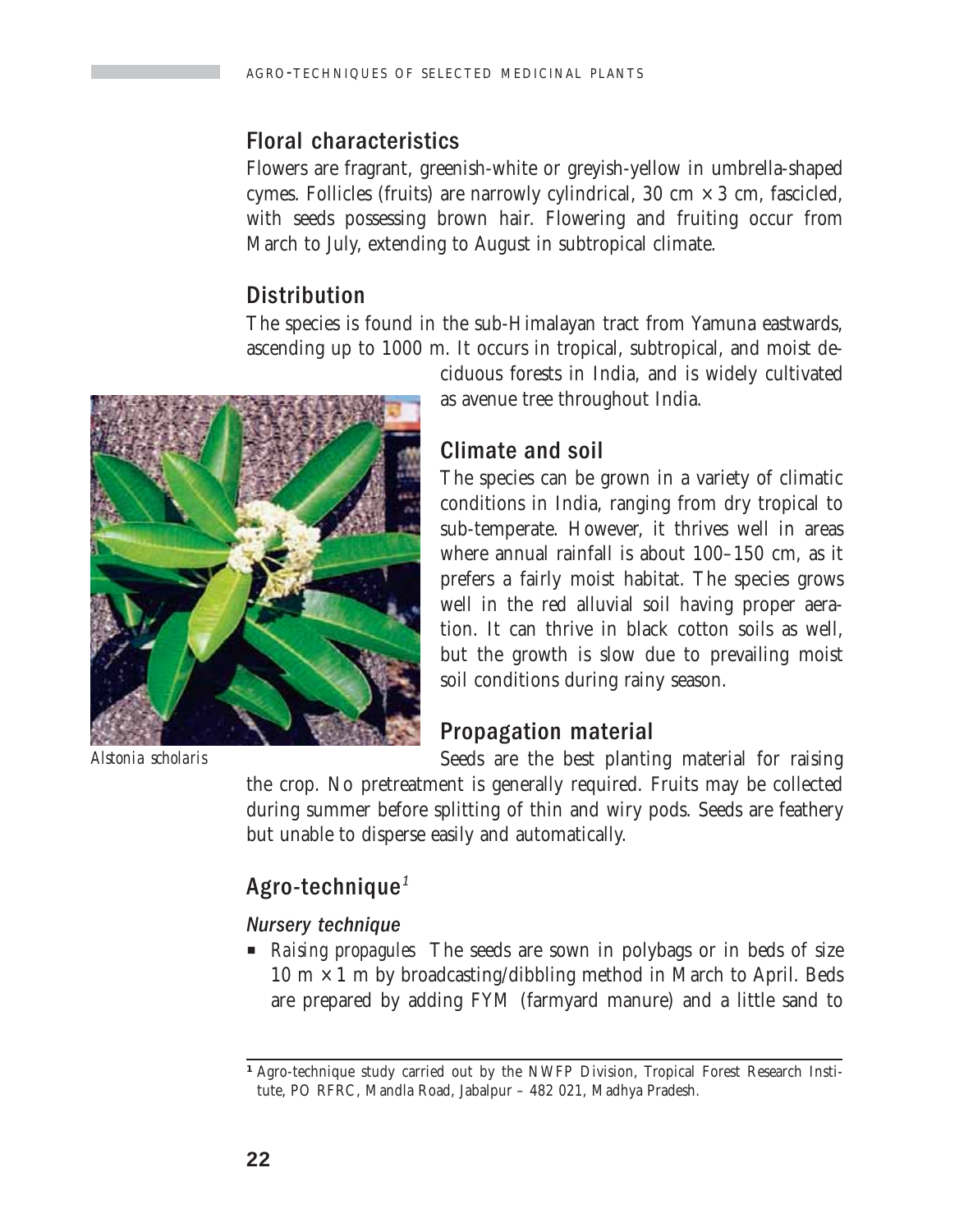improve porosity and drainage. About 25 g of clean seeds are required/ m2 (square metre) of nursery beds. Seeds should be mixed with fine sand before sowing, either in polybags or in the nursery beds. Mixing with sand helps to avoid germination in clumps. Protection from strong winds is very important, especially in dry localities, as the dry winds are extremely harmful to the tender plants. The seeds start germinating in polythene bags or nursery beds after a fortnight. Seeds re-

main viable for more than a year, but the percentage of germination declines from 90% to about 40% after one year. When the seedlings in mother beds are about 5–10 cm high, they are picked and transferred to polybags, so that they attain a height of about 30–45 cm in about two months. These seedlings are ready for transplanting during rainy season in refilled pits.

**Propagule rate and pretreatment** Approximately, 250 g seeds in a bed of 10 m  $\times$  1 m size are sufficient to raise seedlings for 1-hectare plantation. Germination of fresh seed varies from 80% to 90% and no seed treatment is required before sowing. About 400 saplings are accommodated in 1 hectare of land at a spacing of 5 m  $\times$  5 m.

#### Planting in the field

P *Land preparation and fertilizer application*The land is prepared by loosening the soil through ploughing and is made porous. Ploughing also removes weeds.

Pits of size 45 cm  $\times$  45 cm  $\times$  45 cm are dug at a spacing of 5 m  $\times$  5 m or 5  $m \times 6$  m. Weathering of dug-out soil for about one to two months is essential. The pits are then refilled with equal amounts of FYM, sand, and soil, and watered so that the soil settles. Hoeing is done about a fortnight before the transplantation.

- P *Transplanting and optimum spacing* The polybag seedlings are transplanted in prepared pits at a spacing of 5 m  $\times$  5 m or 5 m  $\times$  6 m in the rainy season in June–July.
- P *Intercropping system* No reports on intercropping with this crop are available. However, annual herbs of medicinal value can be grown as intercrops in the early stages as well as after canopy development, depending upon the requirements of herb crops. Beneath its shade



*Alstonia scholaris –* a 15-year old mature tree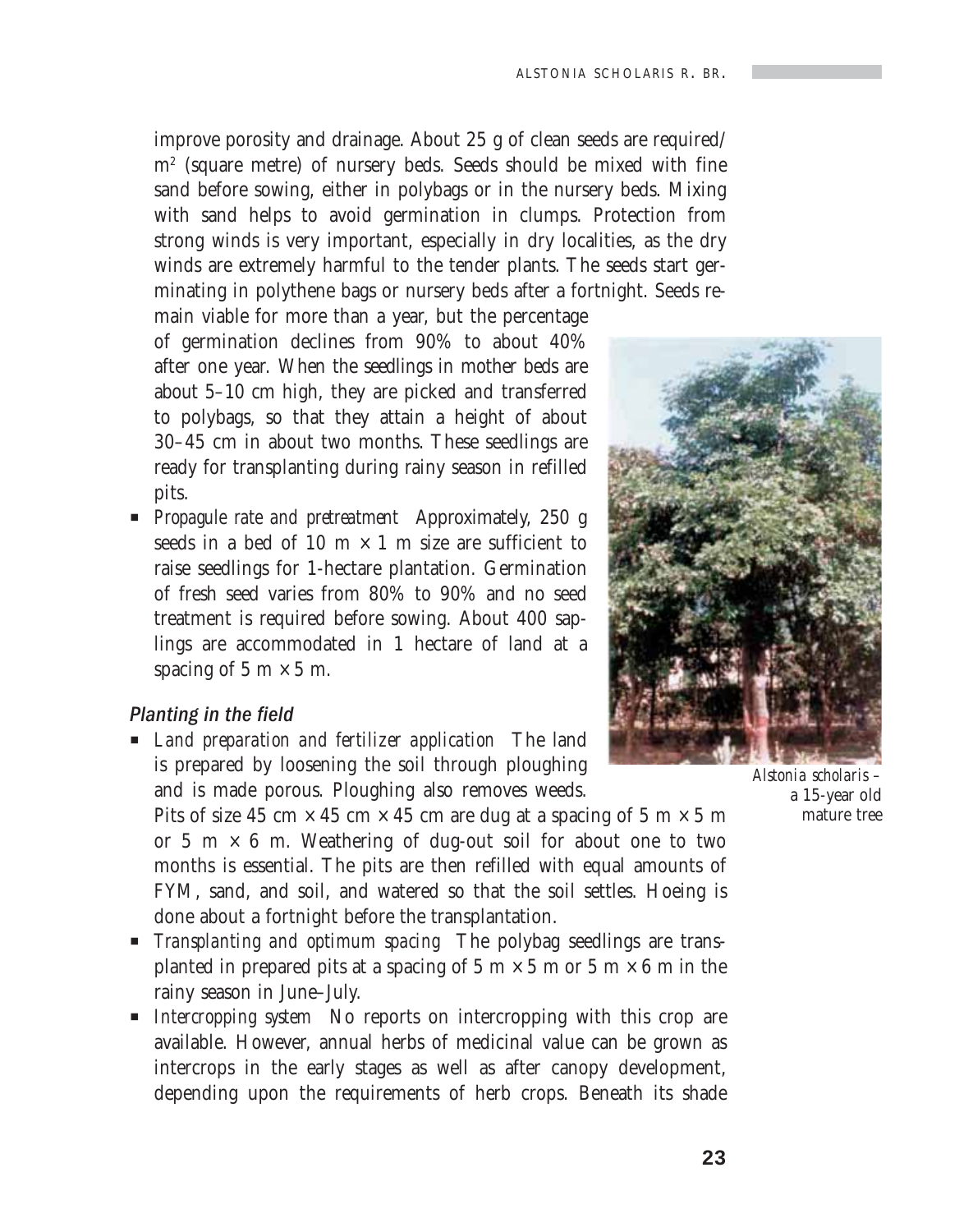*Curcuma longa* (turmeric), *Curcuma angustifolia* (tikhur), and *Alpinia galanga* (kulinjan) can be successfully grown as intercrops.

- **•** *Interculture and maintenance practices* No fertilizer is applied after the initial use of FYM at the time of planting. Plants raised in the field require two timely weedings around the pits, especially in rainy season. Plantations in the black cotton soils require four weedings at monthly intervals. The weeds between the rows are removed by scythe or sickle. If the tractor is available, cultivator ploughing is beneficial to remove the weeds as well as loosen the soil, especially in the black cotton soil belt. This operation not only conditions the soil but also avoids cracking associated with the black cotton soil during the summer months. It is advisable to run the cultivator before the commencement of summer months to avoid cracking of soil, which leads to loss of soil moisture and breaking of root tips.
- P *Irrigation practices* Pit irrigation is required in summer season at weekly intervals when planted without intercrop. In case of intercropping, flood method of irrigation is beneficial. Light irrigation at an interval of 15–20 days in winter season is sufficient. About 15–20 litres of water per pit per week is required for proper growth of the plant.
- **P** *Disease and pest control* Many insects are known to attack the tree. *Ceroplates actiniformis* feeds on sap, while *Pauropsylla tuberculata* makes hard barrel-shaped semi-woody galls on the leaves. The larvae of some other insects of the family Pyrallidae (*Caprinia conchylalis* and *Glyphodes bicolor*) are known to defoliate the tree. The insects can be controlled by using 0.03% herbal pesticide nuvacron in the early stages of plantation, that is, till the plant is two to three years old. Diseases caused by *Collectotrichum goleosporioides, Sardaria humana*, and other fungi have also been reported. However, no control measures are generally required.

#### Harvest management

P *Crop maturity and harvesting* It takes about 8–10 years for the tree to reach maturity, and thereafter bark or other parts may be harvested. Peeling of bark from the trees is normally done for trees that have attained a girth of 50–62 cm, in the intermittent and strip manner. It is suggested that partial debarking should be done from each tree by removing bark in strips of 15 cm  $\times$  15 cm, 30 cm apart. October– January is the best season for collecting of stem bark.